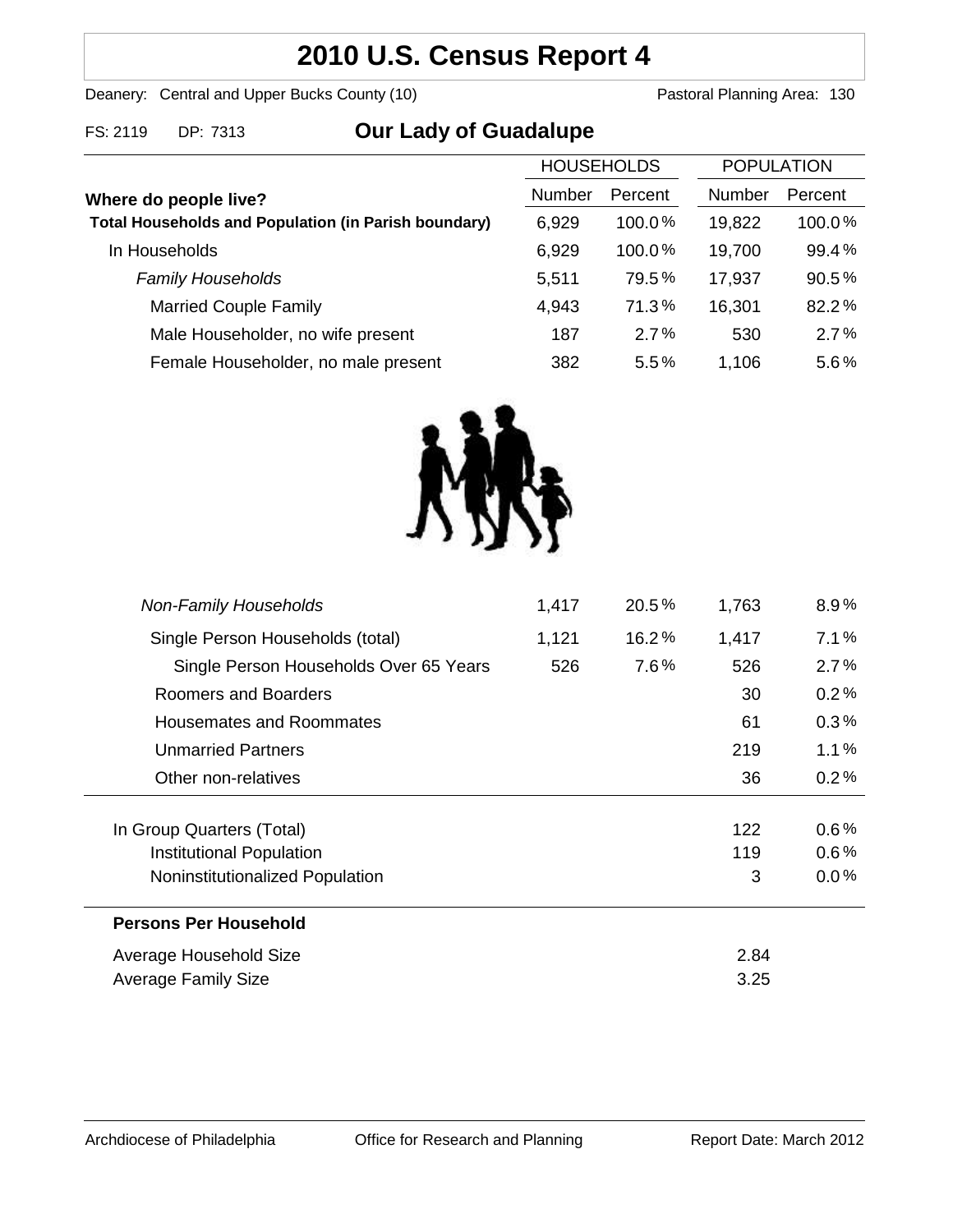## **2010 U.S. Census Report 4**

Deanery: Central and Upper Bucks County (10) Deanery: Central and Upper Bucks County (10)

### FS: 2119 DP: 7313 **Our Lady of Guadalupe**

|                                                      | <b>POPULATION</b> |         |
|------------------------------------------------------|-------------------|---------|
| Where do Children - Under Age 18 Live?               | Number            | Percent |
| Total Children - Under Age 18 (in Parish boundary)   | 5,578             | 100.0%  |
| In Households                                        | 5,578             | 100.0%  |
| Householder or spouse is under 18                    | 1                 | 0.0%    |
| With Related:                                        |                   |         |
| Married-Couple Family                                | 4,946             | 88.7%   |
| Male Householder, No Wife Present                    | 137               | 2.4%    |
| Female Householder, No Husband Present               | 348               | 6.2%    |
| <b>Other Related Householder</b>                     | 14                | 0.2%    |
| <b>With Non-Relatives</b>                            | 19                | $0.3\%$ |
| <b>Grandparent Householder</b>                       | 114               | 2.0%    |
| In Group Quarters                                    | 0                 | 0.0%    |
| Institutionalized population                         | 0                 | 0.0%    |
| Noninstitutionalized population                      | $\pmb{0}$         | 0.0%    |
| Where do Adults - Age 65 and Older - Live?           |                   |         |
| Total Adults - Age 65 and Older (in Parish boundary) | 2,769             | 100.0%  |
| In Households                                        | 2,656             | 95.9%   |
| Family Households:                                   | 2,028             | 73.3%   |
| Is Householder or Spouse                             | 1,816             | 65.6%   |
| With Other Relative Householder                      | 47                | 1.7%    |
| With Non-Related Householder                         | 4                 | 0.2%    |
| is Parent                                            | 99                | $3.6\%$ |
| is Parent-in-Law                                     | 64                | 2.3%    |
| In Non-family Households:                            | 627               | 22.7%   |
| Male Living Alone                                    | 146               | $5.3\%$ |
| Male not Living Alone                                | 30                | 1.1%    |
| Female Living Alone                                  | 380               | 13.7%   |
| Female not Living Alone                              | 22                | 0.8%    |
| Other                                                | 49                | 1.8%    |
| In Group Quarters                                    | 113               | 4.1%    |
| Institutionalized population                         | 112               | 4.0%    |
| Noninstitutionalized population                      | $\overline{2}$    | 0.1%    |
| <b>Housing Units in the Parish boundary</b>          |                   |         |
| <b>Total Housing Units</b>                           | 7,382             | 100.0%  |
| Occupied                                             | 6,929             | 93.9%   |
| Owner-Occupied                                       | 6,348             | 86.0%   |
| Renter-Occupied<br>丑                                 | 581               | 7.9%    |
| Vacant                                               | 454               | 6.1%    |

Archdiocese of Philadelphia **Office for Research and Planning** Report Date: March 2012